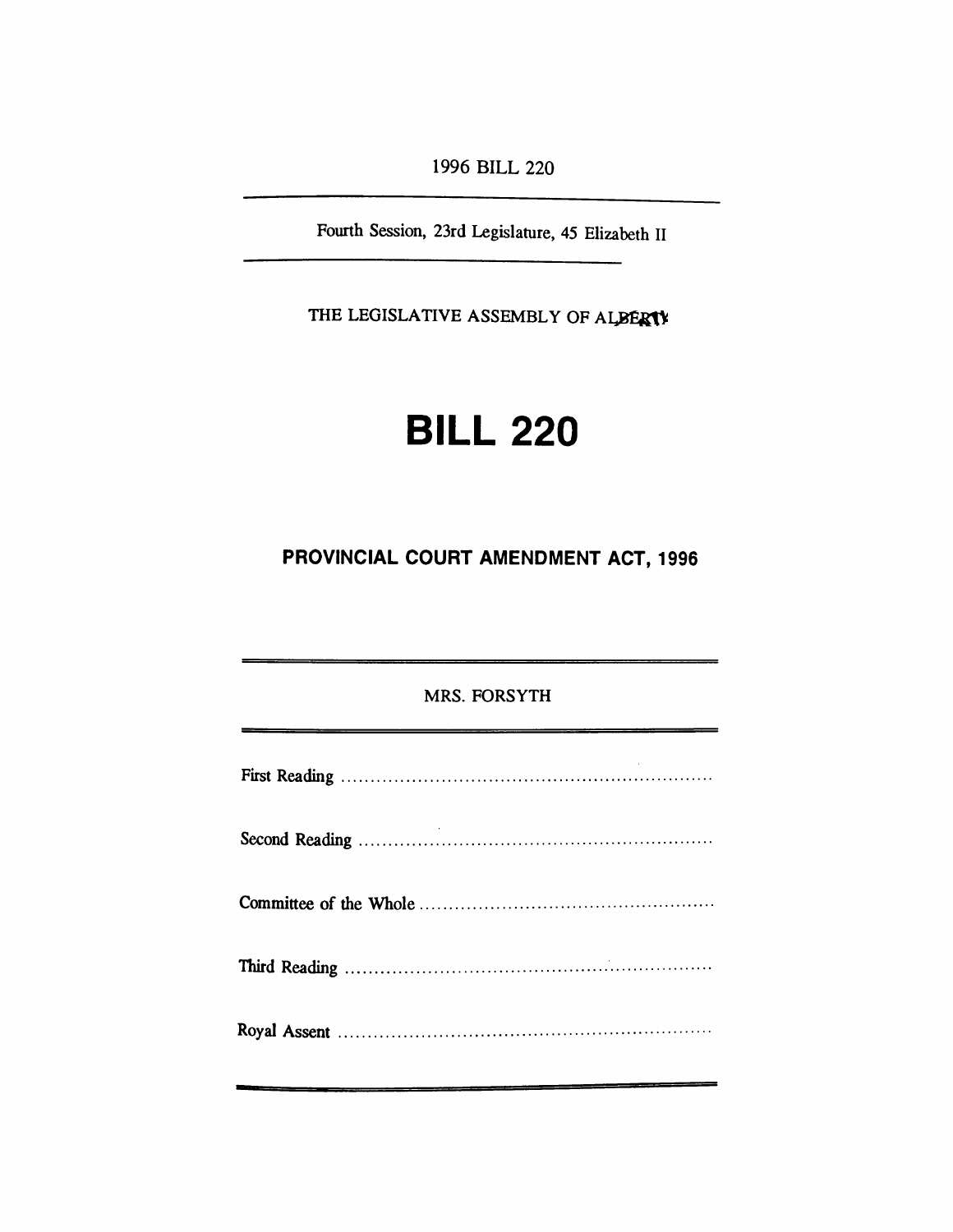*Bill 220 Mrs. Forsyth*

## *BILL 220*

#### *1996*

## *PROVINCIAL COURT AMENDMENT ACT, 1996*

### *(Assented to , 1996)*

*HER MAJESTY, by and with the advice and consent of the Legislative Assembly of Alberta, enacts as follows:*

- *<sup>1</sup> The Provincial Court Act is amended by this Act.*
- *2 The following is added after section 32:*
	- *32.1(1) In this section,*
		- *(a) "child" means a person under the age of 16 years;*
		- *(b) "grandparent" means a grandparent of a child whether related to the child by blood, marriage or adoption.*

*(2) If a grandparent at any time is refused access to a child, the Court may on application make an order as it sees fit regarding the grandparent's right of access to the child.*

- *(3) The application for an order under this section may be made*
	- *(a) by a grandparent of the child, or*
	- *(b) by the child, who may apply with or without any person interested on the child's behalf.*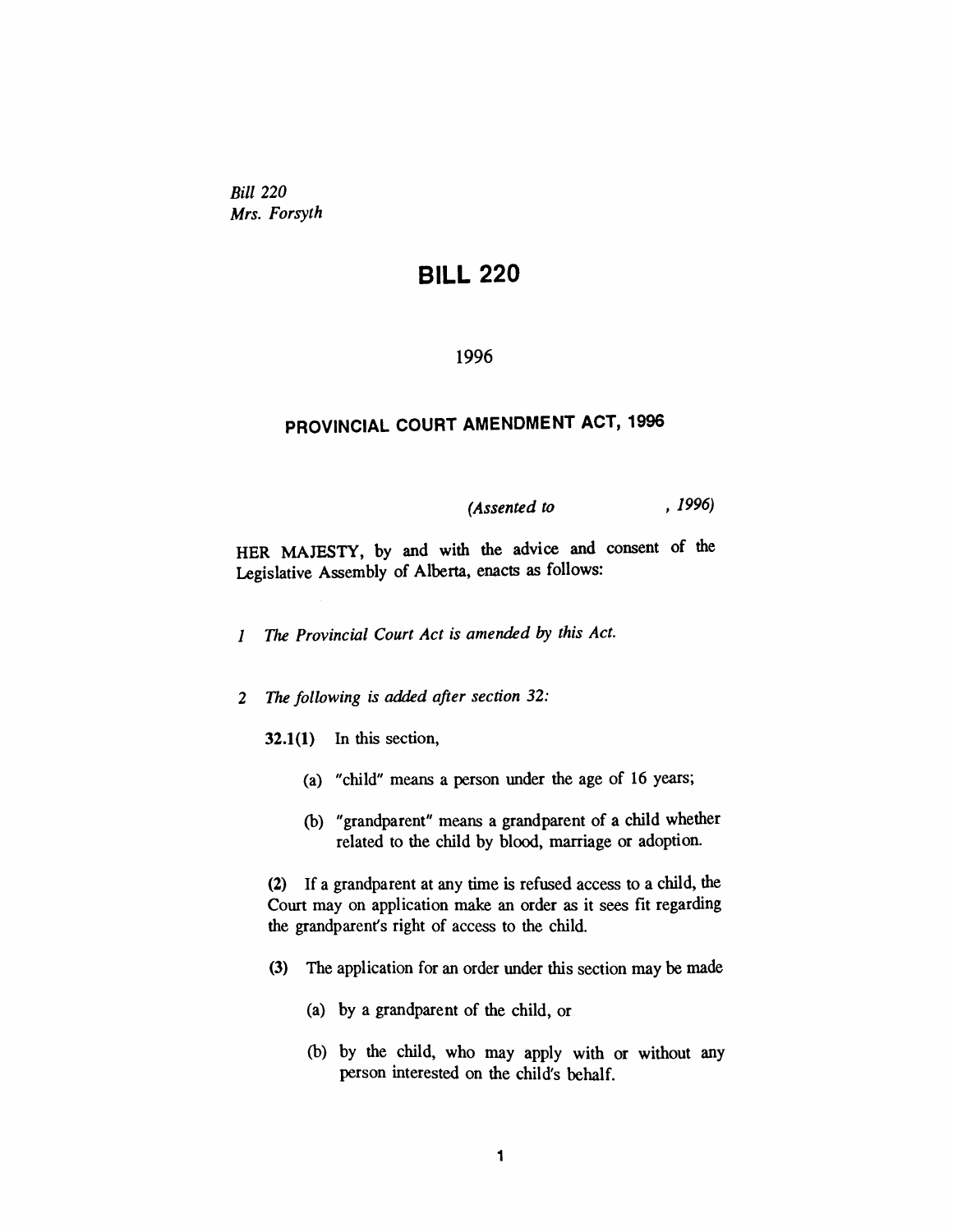*Explanatory Notes*

*Amends chapter P-20 of the Revised Statutes of Alberta, 1980.*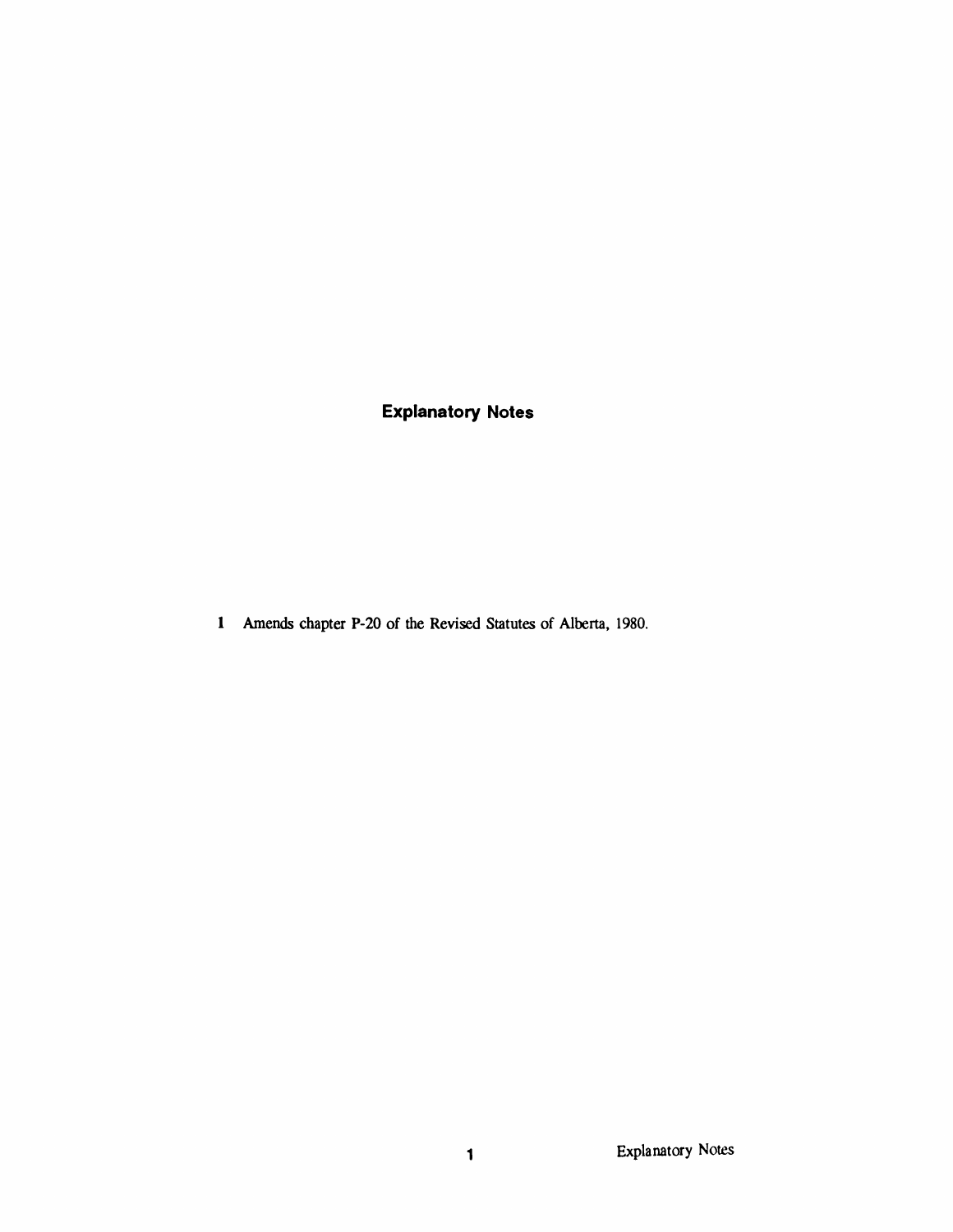*(4) In making an order under this section, the Court shall take into consideration only the best interests of the child as determined by reference to the needs and other circumstances of the child including*

- *(a) the nature and extent of the child's past association with the grandparent, and*
- *(b) the child's views and wishes, if they can be reasonably ascertained.*

*(5) The entitlement to access to a child under this section includes the right to visit and be visited by the child and the same right as a parent to make inquiries and to be given information as to the health, education and welfare of the child.*

*(6) Unless otherwise ordered by the Court, all costs reasonably related to access visits granted to a grandparent under this section shall be borne by the grandparent.*

*(7) Section 32(3), (4), (6), (7) and (9) apply to an application made under this section.*

*(8) Any person who contravenes a provision as to right of access in an order made under this section is guilty of an offence and liable to a fine of not more than \$1000 or to imprisonment for a term not exceeding 4 months.*

*3 This Act comes into force on Proclamation.*